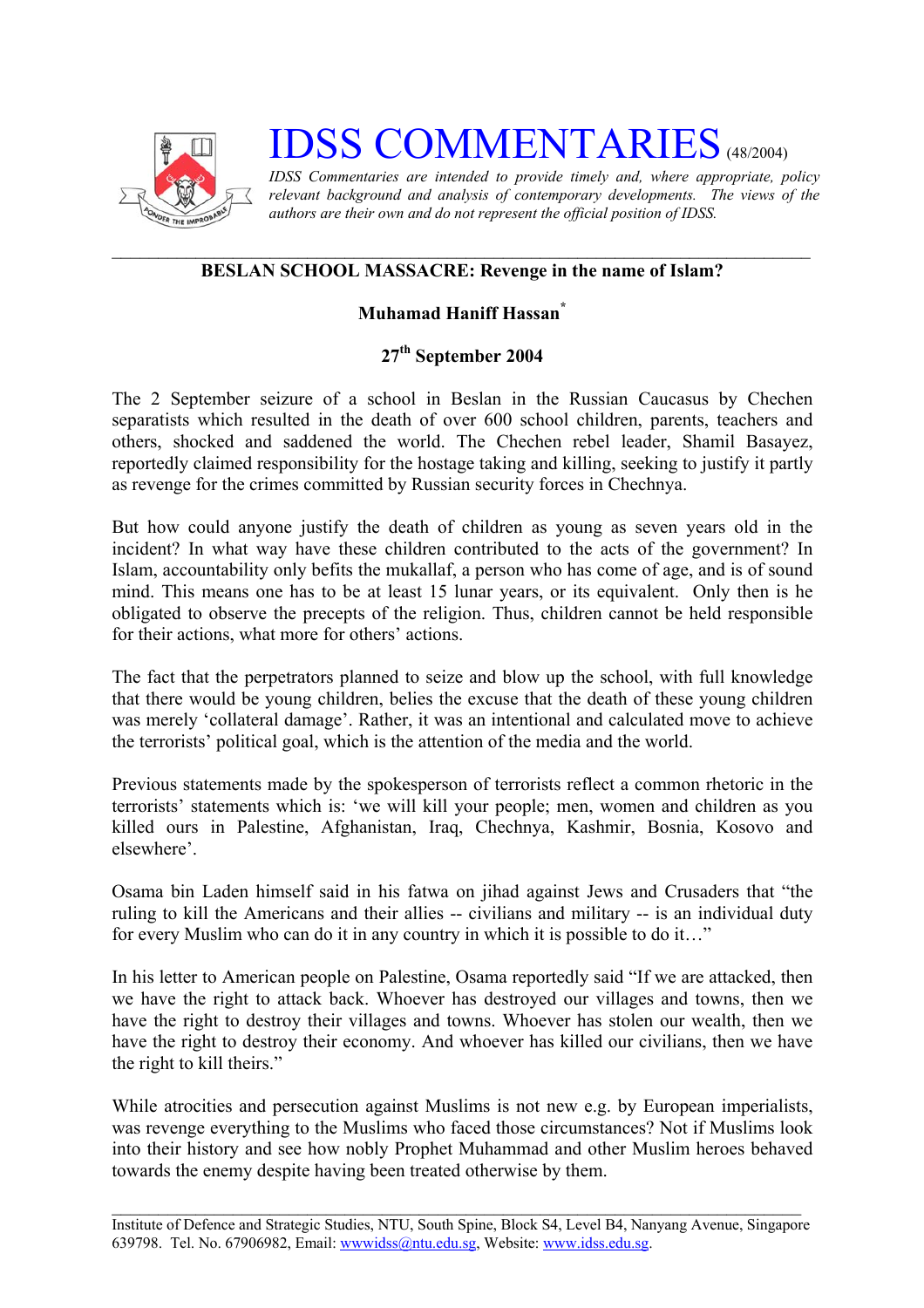Prophet Muhammad and his companions were persecuted in Mecca for 13 years until they had to migrate to Medina. During that period, some of the companions were physically tortured and killed. Some had their wealth confiscated. The hostility continued even after their migration to Medina. Battles were fought and lives of Muslims were lost. At one point, Quraish from Mecca even blockaded and besieged Medina.

Despite such hostilities, the Prophet did not take revenge against the Meccan people, except punishing a few individuals, when he captured Mecca. He even forgave one who was an arch enemy of Islam, a woman who had viciously cut off various body parts such as the ears, nose and internal organs from the corpse of the Prophets' beloved uncle.

Similar stories were also recorded when Salahudin (Saladin) recaptured Jerusalem. He prevented his army from killing the general population. This was despite the thousands of lives taken by the Crusaders when they captured Jerusalem from the Muslims.

Armed jihad is not revenge. The Quran states that it is for defence against an enemy's attack, for defence of the oppressed and the weak and to protect places of worship.

No religion, Islam or others, will disagree that killing a human being is essentially evil unless there is an accepted and valid reason. That is why Islam limits the permissibility of killing in armed *jihad* to combatants only.

Guided by the spirit of the religion, Muslims should be very cautious about taking other human beings' lives. But the Al-Qaeda is taking the opposing path, stretching the original remit for killing, to include any person who contributes to war against Muslims. They quote the general opinion of the classical *ulama* without regard for the spirit of the religion.

By this reckoning, Al-Qaeda regards Americans as contributors to war against Muslims because they vote for their government which is deemed responsible for unfair policies against Muslims and pay taxes which are used to employ military personnel.

The fallacy of the argument is that, in practice, it eliminates any limitation of killing in war completely. This does not fit at all with the spirit of Islam. The *ulama* agree that the fundamental aim of the *syariah* is the protection of religion, life, mind, property and family. Hence, Al-Qaeda's stand outrightly contradicts the very aims of *syariah*.

Al-Qaeda criticises the West for not abiding with the Geneva Convention by causing the deaths of thousands of civilians through military operations and economic blockade. However, they conveniently defy it themselves because they view the United Nations as a *kufr (disbelieving)* system. As such, they believe that true Muslims like them cannot be part of, nor submit to such a system, or they will risk apostasy. Al-Qaeda has extrapolated the ruling allowing killing in war to include everybody, and they also do not feel obliged to follow any human-made convention. Thus, nothing limits the Al-Qaeda from killing.

This shows the vile thinking in the mind of Al-Qaeda. Muslims need to stay clear and not be persuaded by their emotional appeal. Such a line of thought is a big disservice to *jihad* and Islam. Indeed, Muslims should be the very people who uphold the Geneva Convention in putting limits to war. Although it is non-divine, it fits the spirit of Islam, which deems war to be essentially bad, and hence there must be rules to limit it.